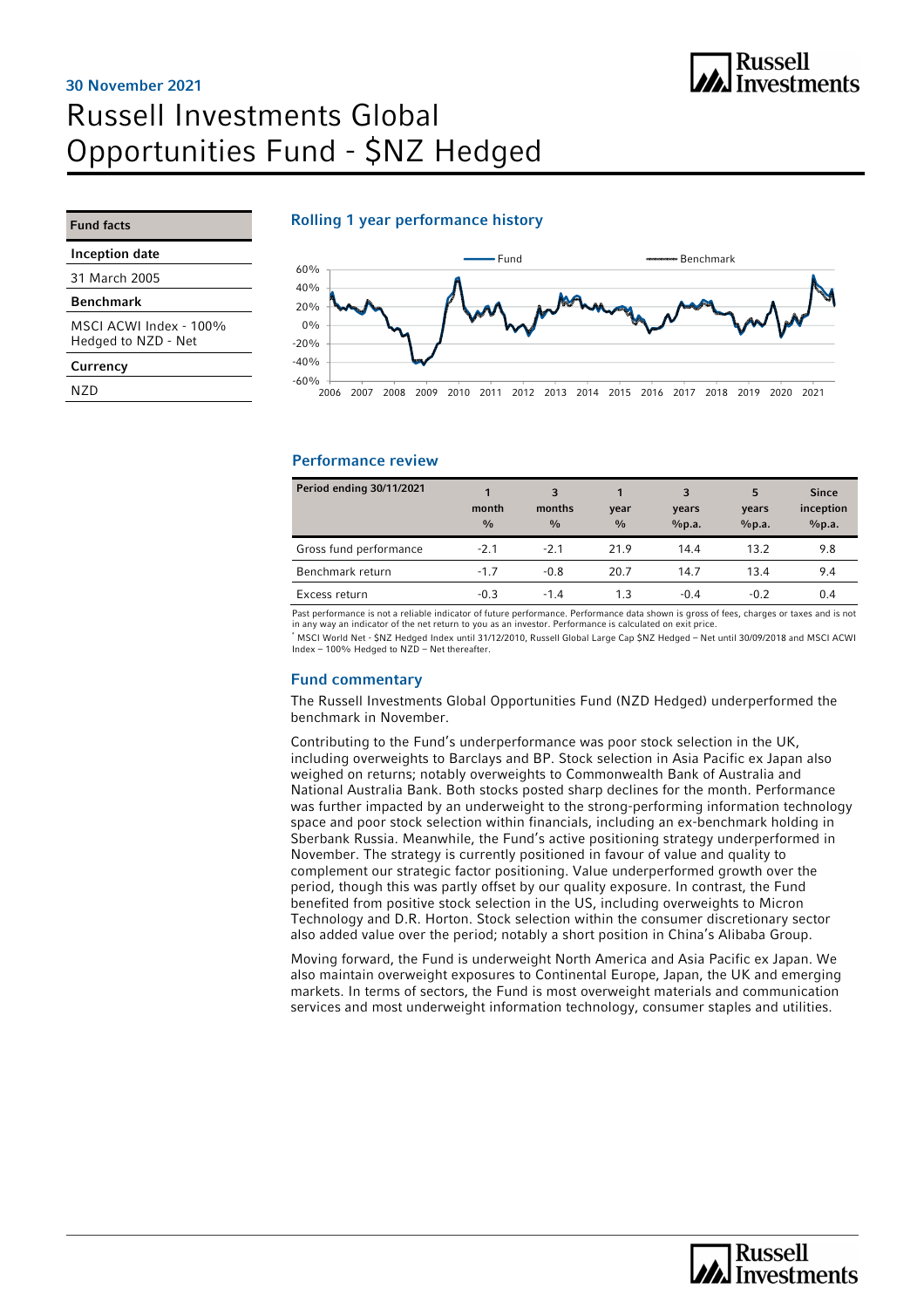## Russell Investments Global Opportunities Fund - \$NZ Hedged 30 November 2021

### Sector allocation

|                               | Fund    | <b>Benchmark</b> |
|-------------------------------|---------|------------------|
| Information Technology        | 22.3%   | 23.8%            |
| <b>Financials</b>             | 14.7%   | 13.9%            |
| <b>Consumer Discretionary</b> | 12.1%   | 12.9%            |
| <b>Health Care</b>            | 11.9%   | 11.4%            |
| <b>Communication Services</b> | 10.1%   | $8.8\%$          |
| Industrials                   | $9.2\%$ | $9.5\%$          |
| <b>Materials</b>              | $6.5\%$ | 4.6%             |
| <b>Consumer Staples</b>       | $5.3\%$ | $6.6\%$          |
| Energy                        | $2.8\%$ | $3.4\%$          |
| Other                         | $2.2\%$ |                  |
| <b>Real Estate</b>            | $1.6\%$ | 2.6%             |
| <b>Utilities</b>              | $1.3\%$ | 2.6%             |

### Geographic exposure

|                         | Fund     | <b>Benchmark</b> |
|-------------------------|----------|------------------|
| <b>United States</b>    | 56.2%    | 61.3%            |
| <b>Emerging Markets</b> | $13.2\%$ | 11.4%            |
| Europe ex UK            | 13.0%    | 12.5%            |
| Japan                   | $6.1\%$  | 5.7%             |
| UK                      | $3.7\%$  | 3.5%             |
| Canada                  | $2.8\%$  | 2.9%             |
| Other                   | $2.2\%$  |                  |
| Australia/New Zealand   | 1.9%     | 1.8%             |
| Asia ex Japan           | 0.9%     | 1.0%             |

### Top ten holdings

| <b>Security</b>              |
|------------------------------|
| MICROSOFT CORP               |
| <b>APPLE INC</b>             |
| ALPHABET INC-CL A            |
| TAIWAN SEMICONDUCTOR-SP ADR  |
| AMAZON COM INC               |
| META PLATFORMS INC-CLASS A   |
| ALPHABET INC-CL C            |
| UNITEDHEALTH GROUP INC       |
| ROCHE HOLDING AG-GENUSSCHEIN |
| SAMSUNG ELECTRONICS CO LTD   |